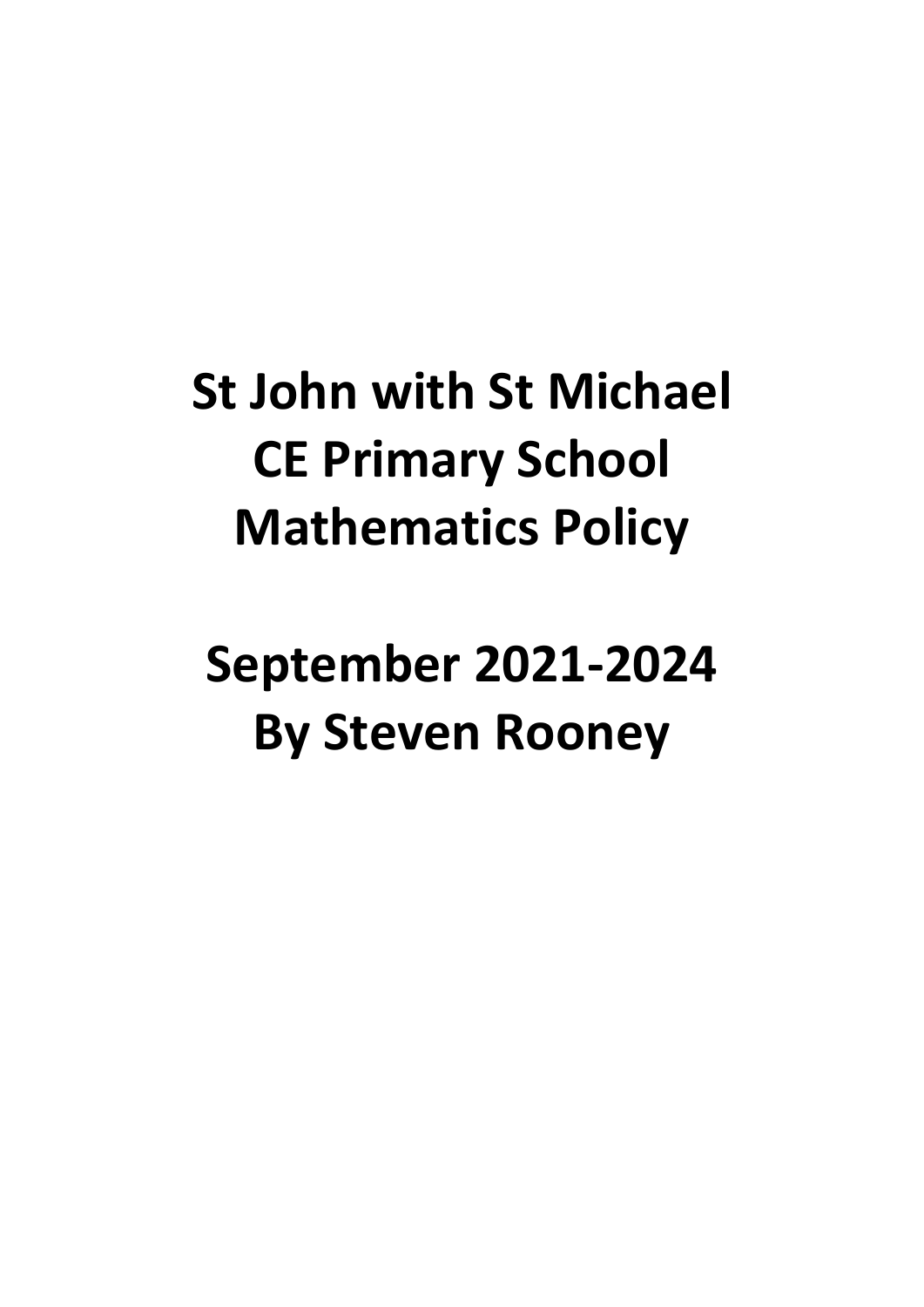# **Introduction:**

This mathematics policy is a statement of the aims, principles, strategies and procedures for Mathematics throughout the school. It describes the strategy agreed by the St John with St Michael CE Primary School Governing Body for the delivery of Mathematics according to the *National Curriculum in England, Handbook for Primary Teachers, Key Stages 1&2, 2014*.

## **Intent:**

We follow the National Curriculum for mathematics to ensure that all pupils:

- Become **fluent** in the fundamentals of mathematics, including through varied and frequent practice with increasingly complex problems over time, so that pupils have conceptual understanding and are able to recall and apply their knowledge rapidly and accurately
- **Reason mathematically** by following a line of enquiry, conjecturing relationships and generalisations, and developing an argument, justification or proof using mathematical language
- Can **solve problems** by applying their mathematics to a variety of routine and non-routine problems with increasing sophistication, including breaking down problems into a series of simpler steps and persevering in seeking solutions

Therefore, our intent is that:

- The majority of children will move through the mathematical domains to become increasingly more proficient in understanding and using mathematical knowledge, methods, language and instant recall.
- Children will use these domains at progressively deeper levels as they engage in strategies to make mathematical connections that require mathematical reasoning when using information. This is represented in the diagram below where pupils progress from paddling (basic skills), to snorkelling (advancing in their ability to use those basic skills), to diving (mastery of those skills demonstrated in solving sophisticated problems at their year level).
- Children will be able to independently apply their mathematical knowledge and reasoning strategies to solve problems of increasing complexity.

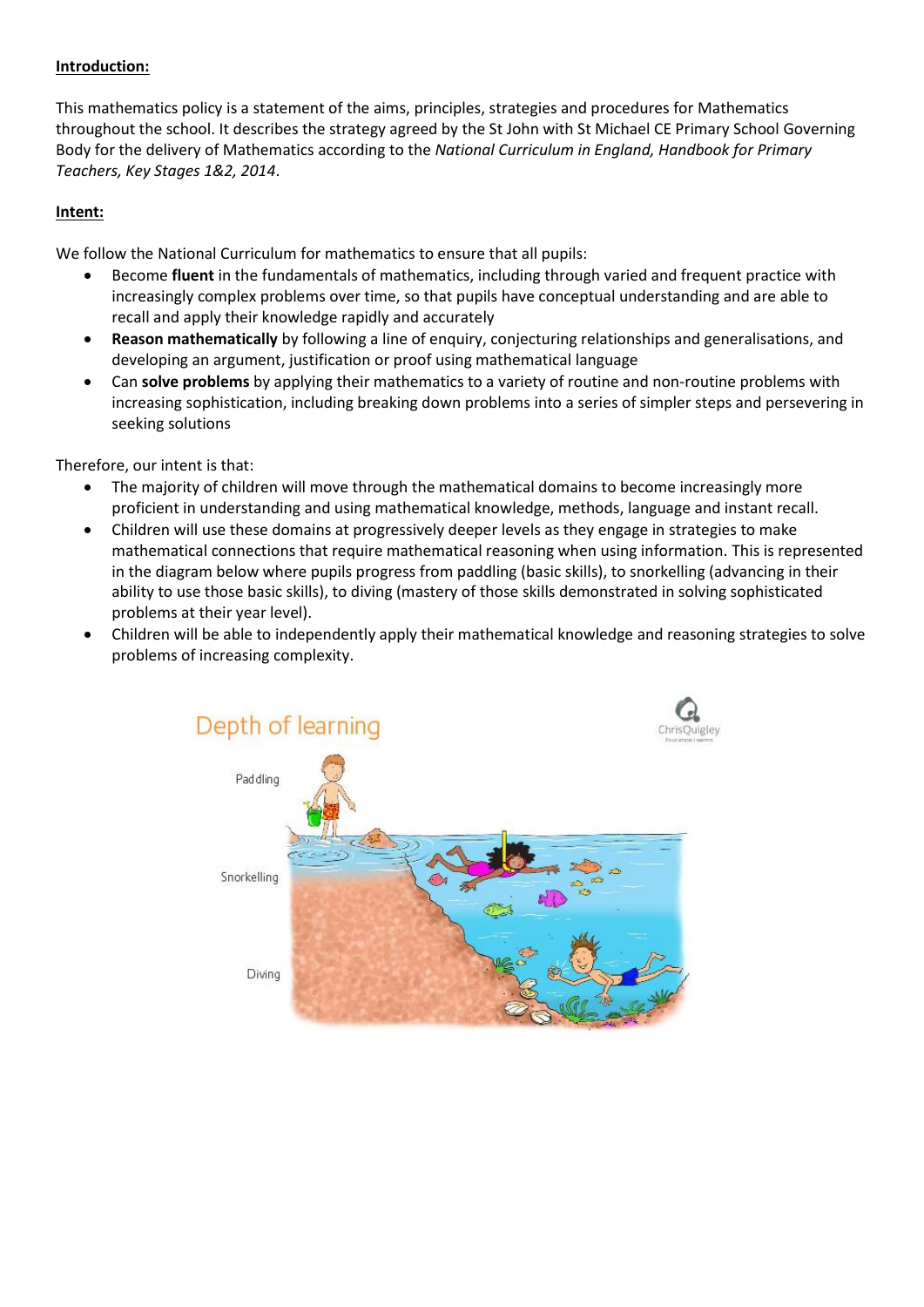# **Objectives:**

Below are the bi-yearly expectations that children should be able to complete. Calculations are taught in accordance to our *Calculation Policy, 2021*

# **Early Years Foundation Stage (EYFS)**

Children are supported in developing their understanding of problem solving, reasoning and numeracy in a broad range of contexts in which they can explore, enjoy, learn, practise and talk about their developing understanding. Teachers offer opportunities for these skills to be practised, in order to give children confidence and competence in their use. By the end of Foundation Stage, children should:

- have begun to develop confidence and mental fluency with whole numbers, counting and place value when working with numerals and words in addition and subtraction
- know the number bonds to 10
- be able to recognise, draw and sort different shapes, using mathematical language
- compare different quantities such as length, mass and capacity/volume
- read and spell mathematical vocabulary consistent with their spelling and reading knowledge.

# **Key Stage 1**

By the end of Key Stage 1, children should:

- have developed confidence and mental fluency with whole numbers, counting and place value when working with numerals, words and the four operations
- know the number bonds to 20 and precisely use place value
- be able to recognise, describe, draw, compare and sort different shapes, using mathematical language
- describe and compare different quantities such as length, mass, capacity/volume, time and money
- read and spell mathematical vocabulary consistent with their spelling and reading knowledge.

# **Lower Key Stage 2**

By the end of year 4, children should:

- be increasingly fluent with whole numbers and the four operations, including number facts and place value, so they develop efficient written and mental methods and perform calculations accurately with increasingly larger numbers
- have memorised all multiplication tables and show they can proficiently use them, evidenced by data from the statutory multiplication tables check
- develop their ability to solve a range of problems, including simple fractions and decimal place value
- draw with increasing accuracy and develop mathematical reasoning to analyse shapes and their properties, and confidently describe the relationships between them
- confidently use measuring instruments with accuracy and make connections between measure and number
- count across zero using negative numbers
- read and spell mathematical vocabulary consistent with their spelling and reading knowledge.

# **Upper Key Stage 2**

By the end of year 6, children should:

- have extended their understanding of the number system and place value to include larger integers
- develop connections between multiplication and division with fractions, decimals, percentages and ratio
- develop their ability to solve a wider range of problems, including increasingly complex properties of numbers and arithmetic, and problems demanding efficient written and mental methods of calculation
- be introduced to the language of algebra as a means for solving a variety of problems
- consolidate and extend knowledge developed in number, in geometry and measures
- classify shapes with increasingly complex geometric properties and learn the vocabulary they need to describe them
- be fluent in written methods for all four operations, including long multiplication and division, and in working with fractions, decimals and percentages
- spell and pronounce mathematical vocabulary correctly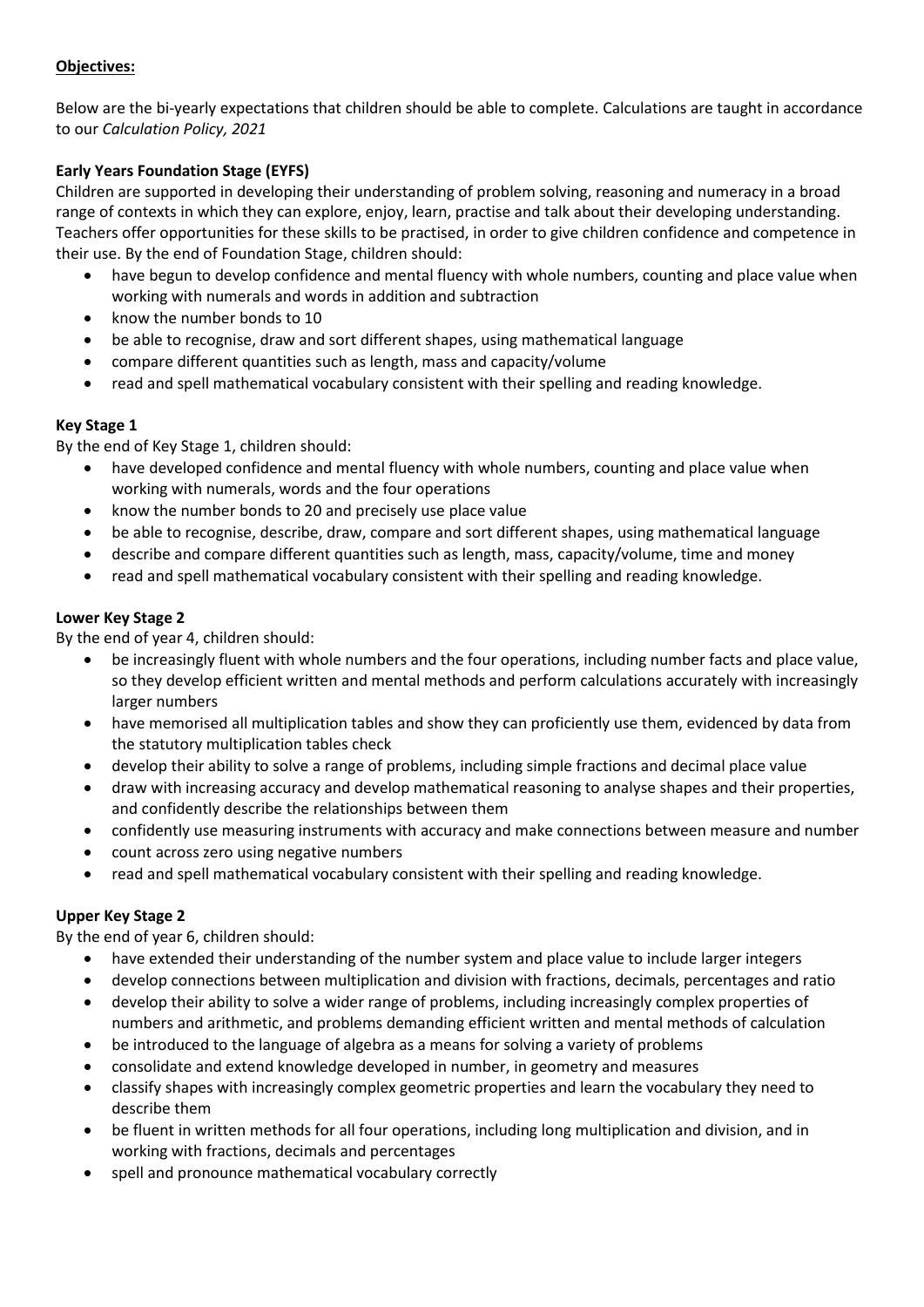## **Implementation:**

Teachers plan a maths lesson for one hour per day using *Power Maths* (by Active Learn Primary). See Appendix 2 page 11 for 'Mathematics Lesson Guideline. Teachers also use Target Your Maths resources to develop fluency and these lessons supplement our Power Maths lessons.

# **Purple Mash**

Purple Mash can be used both at school and for home learning. It provides a creative online programme for pupils to practise and consolidate skills learnt in class. Teachers can set tasks that build on existing knowledge through engaging in online activities and games, accessible across a range of devices, such as tablets, laptops and desktops. It allows:

- Maths skills development and practice
- Communication between teachers and pupils
- Editable long term and daily planning
- Computing skills
- Parental engagement

## **Times Tables Rock Stars**

To improve fluency and accuracy in rapid recall of times tables and division facts, TTRS is practised 3x weekly, currently from Y1 to Y6. The aim is for children to be fluent in their recall and application of multiplication and division facts by the end of Year 4.

## **Consistency in using Calculations**

St John with St Michael CE Primary School's Calculation Policy outlines the calculation practices to be taught across the school. Teachers are asked to use the representations on 'working-wall' displays as children are learning them in the class.

#### **Maths in Cross-curricular**

Opportunities to use mathematics in other areas of the curriculum such as in science, geography, P.E and ICT, are used at teacher discretion to support teaching and learning where appropriate.

# **Bookwork and Marking:**

# **Children's Books**

- Front Cover the front of children's books should be set out as follows so we have consistency across the school:
	- Full name
	- Mathematics
	- Class Book
- Setting Out children should be continually encouraged to set their work out as follows:
	- Children should be guided to write the long date on their page
	- Missing a line, underneath the date, children should then write L.O: (Learning Objective). The LO needs to include subject specific language so the children are encouraged to verbally use that language.
	- Children should write one digit per square for all number work.
	- Children, particularly in EYFS and KS1, should be consistently encouraged to write numerals correctly by all staff.
	- Please see Appendix 1 for the 'Mathematics Layout Guidelines'.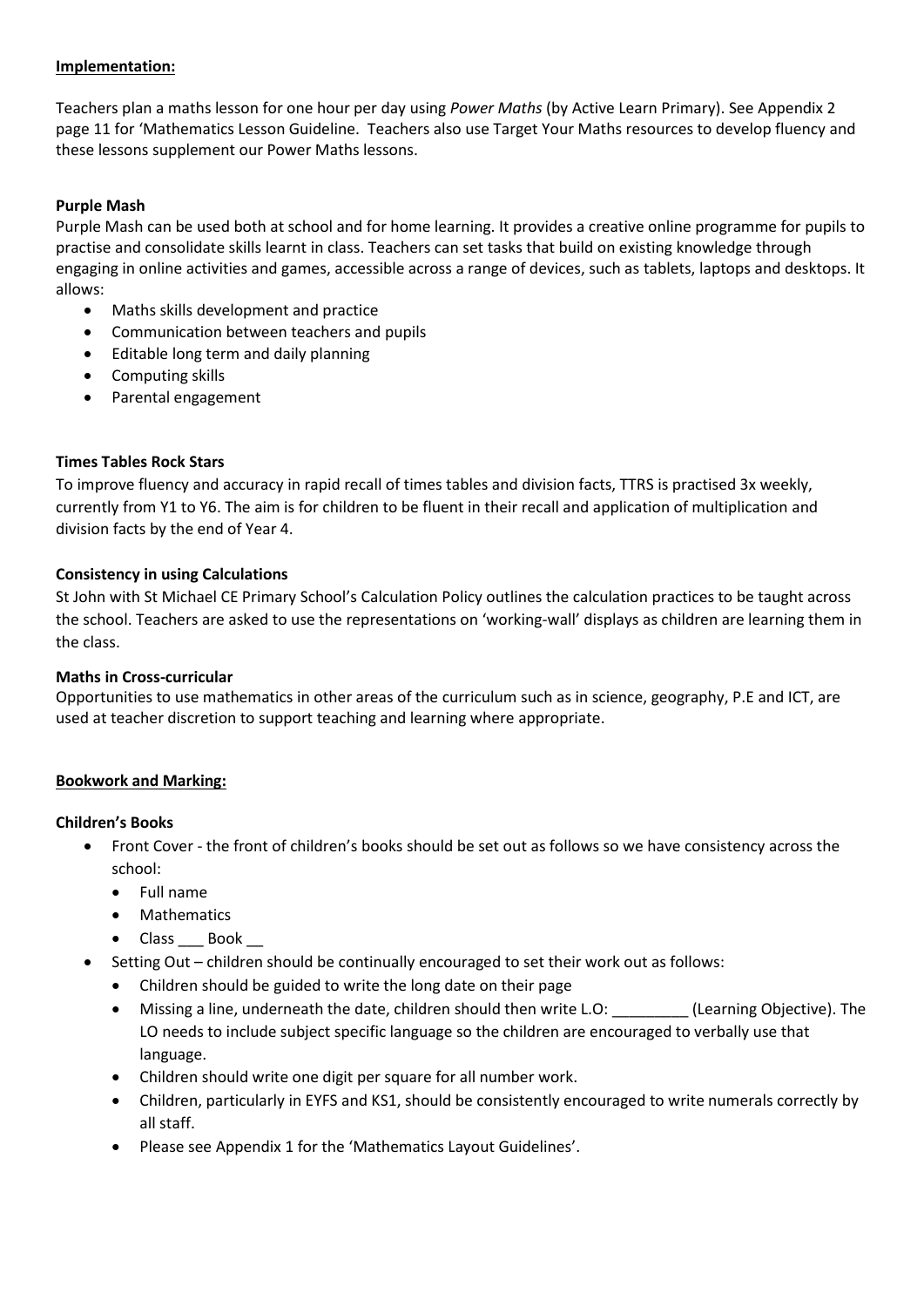# **Marking & Feedback**

Teaching staff adhere to the following guidelines when marking children's work

- Tick correct work and highlight the LO when achieved.
	- Green achieved
	- $\bullet$  Pink working towards
- Use a dot if work is incorrect in pink pen.
- Make a comment where a child is repeatedly making an error. If you spoke to the child during the lesson and modelled the concept in their book, put 'VF' to indicate that verbal feedback has been given
- Use stickers at your discretion.
- Use self-marking and peer marking at the teacher's discretion in purple pen
- Marking needs to be done in preparation for the next time children use their books.

## **Assessment:**

Work will be assessed in line with the Assessment Policy. Formative and summative assessments are used together with key objectives and age related expectations to inform planning and to enable focused intervention when those expectations have not been met.

## **Assessment and Record Keeping**

Assessment is continuous and on-going and comprises of formative and summative assessments.

- Reception children will follow end of Foundation Stage assessments.
- End of Key Stage SATs in Years 2 and 6. SATs results are published in accordance with Government legislation.
- NTS assessments will take place termly for each year group.
- End of Unit Power Maths assessments will also take place.
- Year 4 multiplication tables check takes place in the summer term

#### **Homework:**

In Key Stages 1 and 2, homework is given on a regular basis. This is provided in order to consolidate and develop the mathematics work carried out in the classroom. The children also have the opportunity to access Purple Mash online consolidation games on desktops, laptops or tablets at home. These activities and games are assigned at the class teacher's discretion.

#### **Inclusion:**

We aim to provide for all children so that they achieve as highly as they can in Mathematics, according to their individual abilities. We will identify which pupils or groups of pupils are under-achieving and intervene to improve their attainment. Gifted children will be identified and suitable learning challenges provided.

#### **Equal Opportunities:**

St John with St Michael CE Primary School has universal ambitions for every child, whatever their background or circumstances. Children learn and thrive when they are healthy, safe and engaged.

In order to engage all children, cultural diversity, home languages, gender and religious beliefs are all celebrated. Our curriculum includes a wide range of texts and other resources which represent the diversity and backgrounds of all our children.

We believe in 'valuing what the child brings to school' and recognise the importance of supporting a child's first language, not only to foster self-esteem, but to assist in the learning of mathematical language in English.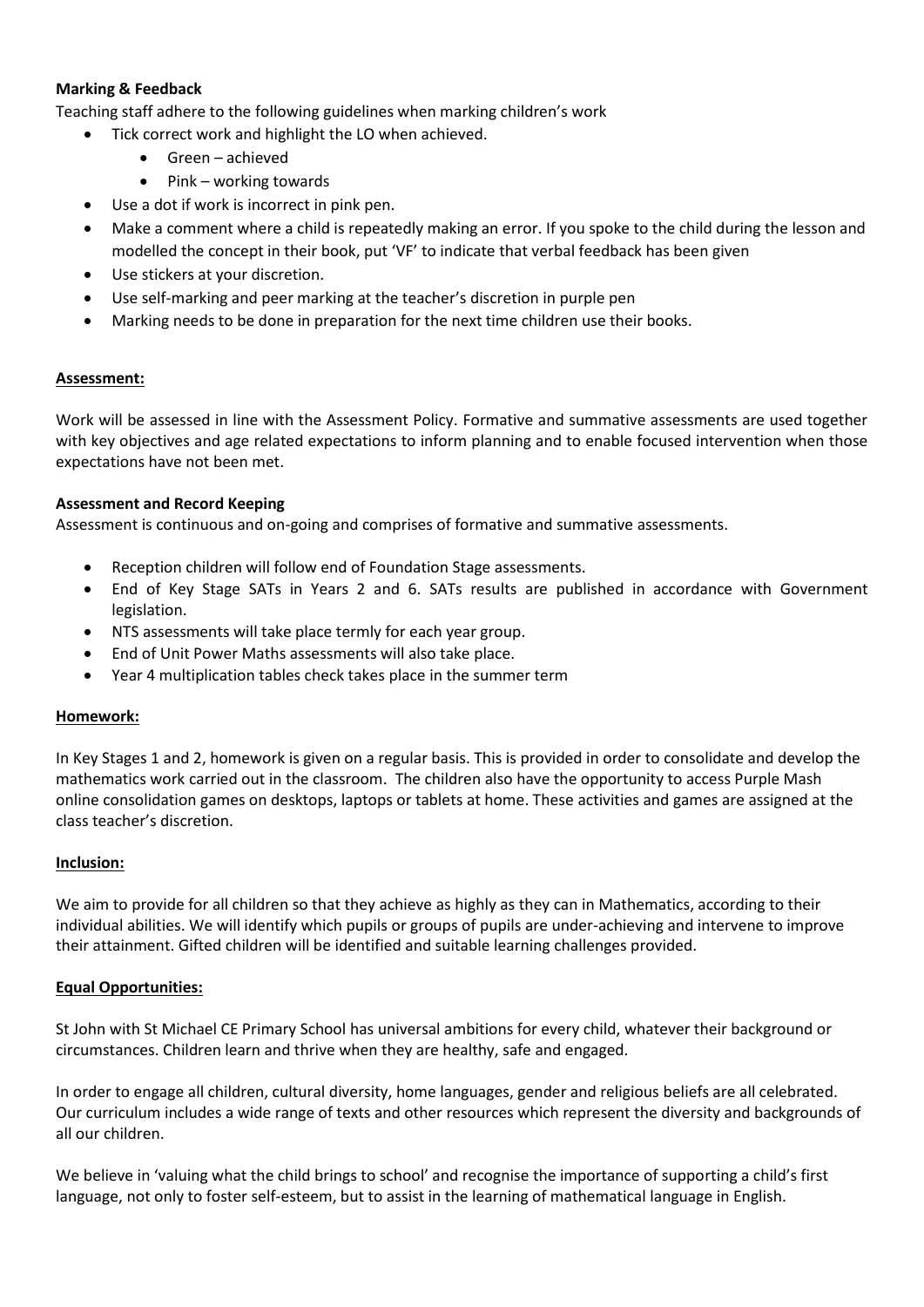## **Role of Subject Leader:**

The role of the Maths Lead is to be responsible for improving standards of teaching and learning in Mathematics through:

- Monitoring pupil progress
- Support colleagues in planning
- Take the lead in policy development
- Purchasing and organising resources
- Keeping up to date with developments within Mathematics and share information with other staff
- Planning for INSET as required

This policy should be read in conjunction with the following school policies:

- Teaching and Learning Policy
- Calculation Policy
- Marking policy
- Special Educational Needs Policy
- ICT Policy
- Equal Opportunities Policy
- Health and Safety Policy

This policy will be reviewed every three years, or in the light of changes to legal requirements. Written by Steven Rooney September 2021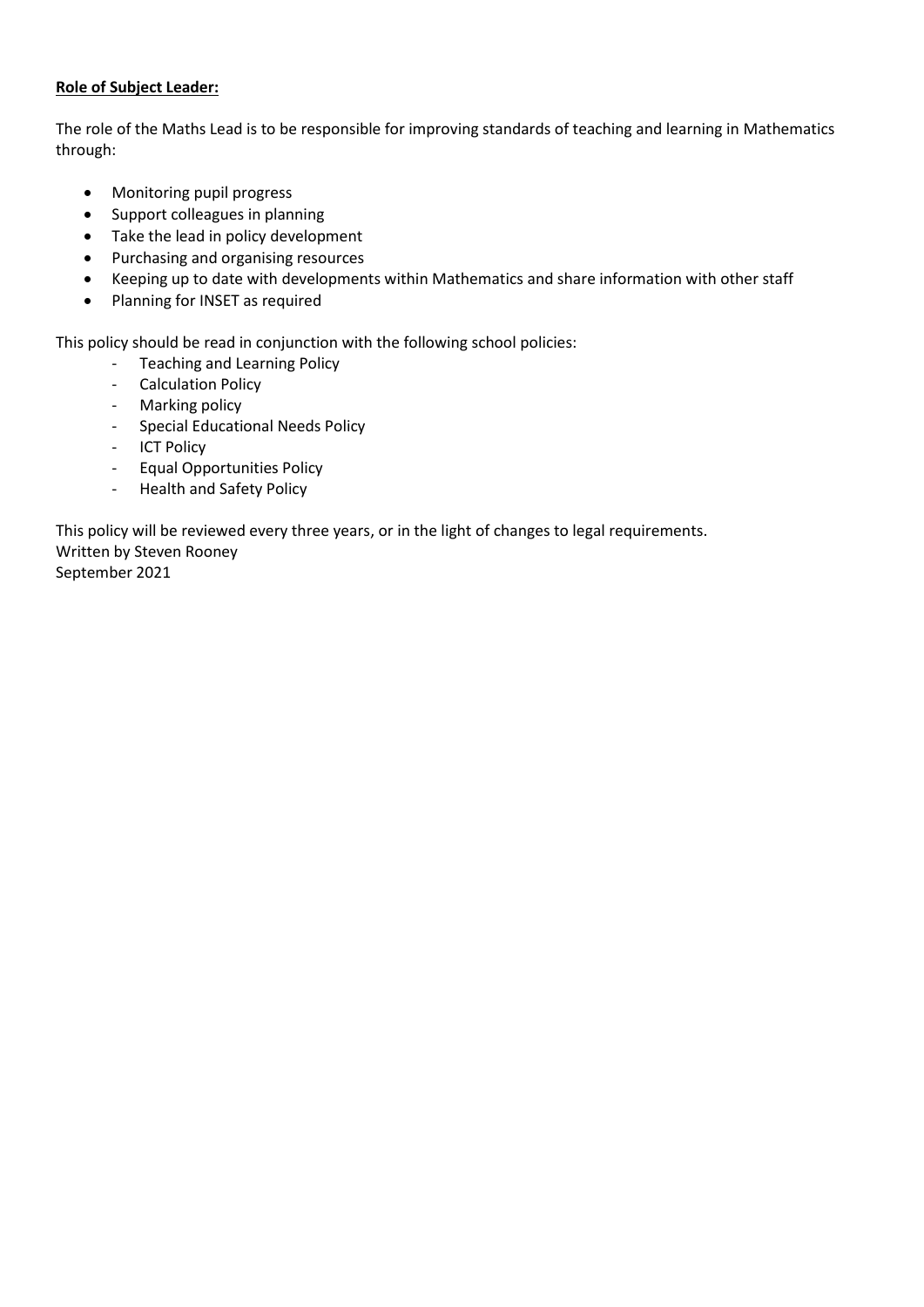# **Mathematics Layout Guidelines**

- Mathematics exercise books will have squared paper with the size of squares appropriate to the year group.
- Each lesson will start on a new page.
- The date will be written on the top line in the long date format with a comma after the day and the month:

Thursday**,** 13th October**,** 2015

- After the date, miss a line and then write the L.O.
- After the L.O, miss a line and then start the first calculation.
- Numbers will be written with1 digit in 1 square.

|  | $3 + 27 = 4$ |  |  |
|--|--------------|--|--|
|  |              |  |  |

- Operations  $+, -$ , x,  $\div$ , and = will be written in 1 square.
- When writing vertical calculations, H T U to be written above the columns and answer lines to be drawn with a ruler.

|  | Н | п |  |  |
|--|---|---|--|--|
|  |   |   |  |  |
|  |   |   |  |  |
|  |   |   |  |  |
|  |   |   |  |  |

- When writing vertical calculations, the operation to be shown to the left of the digits and not under the last column.
- When writing vertical calculations, all answer lines to be drawn with a ruler.
- When writing vertical calculations, the carry digit to be written under the next column.

|  | Н | п |  |  |
|--|---|---|--|--|
|  |   |   |  |  |
|  |   |   |  |  |
|  |   |   |  |  |
|  |   |   |  |  |

When writing vertical subtractions,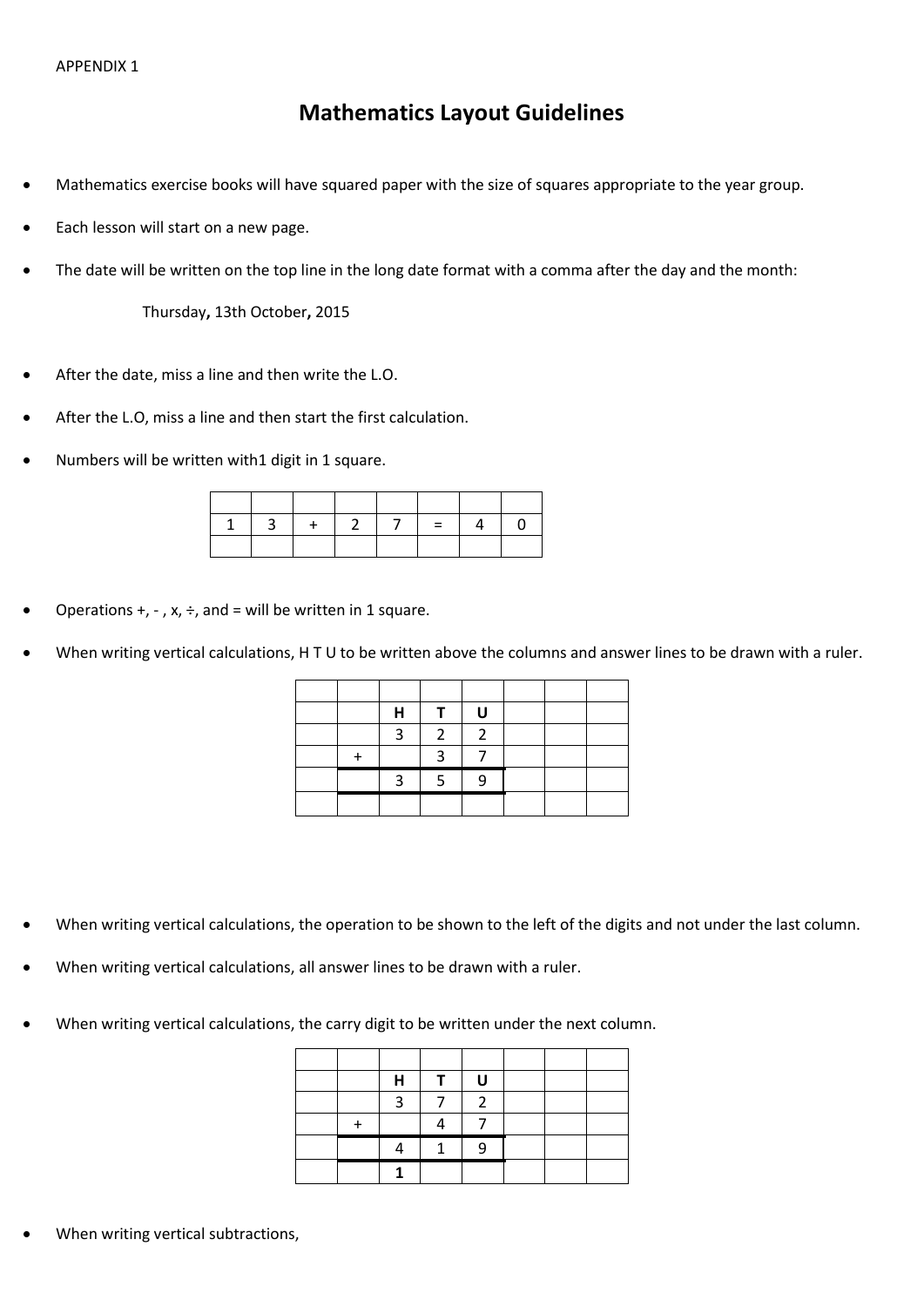- the *take* digit to be written to the upper left of the digit in the next column.
- the *reduced* digit to be written to the upper left of the digit which is crossed out.

|  | H       | $\mathbf{H}$ |  |  |
|--|---------|--------------|--|--|
|  | $5g$ 12 |              |  |  |
|  |         |              |  |  |
|  |         |              |  |  |
|  |         |              |  |  |

## Decimal point

The decimal point will be written on the line between the digits



# **Notes:**

 When modelling calculations on the board, remember that different colours can be used to highlight HTUs or the digits involved in the calculation to aid understanding by the children.